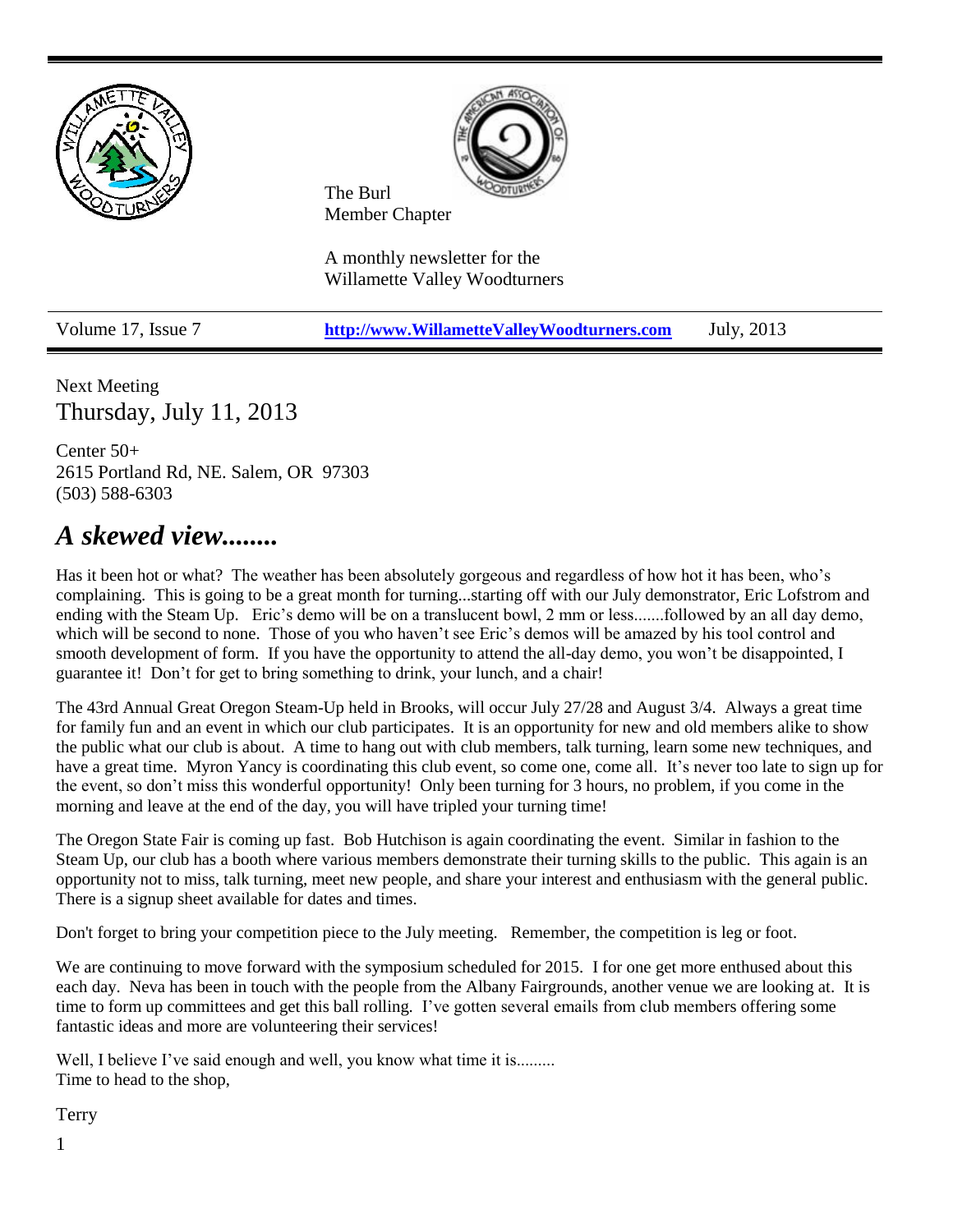## Club Business **Current & Upcoming Events**

## **July Demonstrator Eric Lofstrom: Translucent Bowls**



Eric had been with us in past years and always gives an enjoyable and informative demonstration. In July Eric will be doing an evening demo featuring translucent bowls.

Using only basic bowl turning tools for this demonstration, he will create an ultra-thin-walled bowl using light to gauge its thickness. In addition to reviewing bowl turning techniques, the main focus of this demonstration is to showcase tool control techniques used to finesse bowl forms into glowing works of art. This demonstration will show what basic tools and an understanding of tool control will allow you to do with a piece of wet wood. Once you learn to turn translucentwalled pieces, you'll be able to create a consistent wall of any thicknesses in any of your pieces!

Eric will also be here to put on a 2 day workshop (Saturday/Sunday) and either an all-day demo (Friday) or a one day workshop (Friday), depending on the number of participants (7/11-14). The two day workshop will cost \$210.00 per person. The all-day demo will cost \$25.00 per person, but we need at least 16-20 people to make that happen. The one day workshop, if we can't get enough people for an all-day demo, will run \$105.00. Topics include: Spindle and face grain technique building; Triple axis turning, translucent bowls; Skew skills; end grain bowls and boxes; square winged bowls; Technique building treasures: Spinning tops and eggs using skew, spindle gouge, parting tool and simple embellishing techniques; sharpening skills, Edges to shave with. As you can see there is a wide range of topics to pick from and the classes will be tailored to our likes!!

There is limited space for the workshops, 7 people. Please send an email to Bruce or myself and let us know if you plan to attend. A sign-up sheet will be at the next meeting. First come, first serve.

## **August Demonstrator John Shrader : Bowl from a Board**



#### Artist Biography

I have made things with my hands as long as I can remember, such as model airplanes, jewelry, furniture, optical instruments, and most recently wood turnings. I retired from Boeing in 1998 where I was first an engineer and then a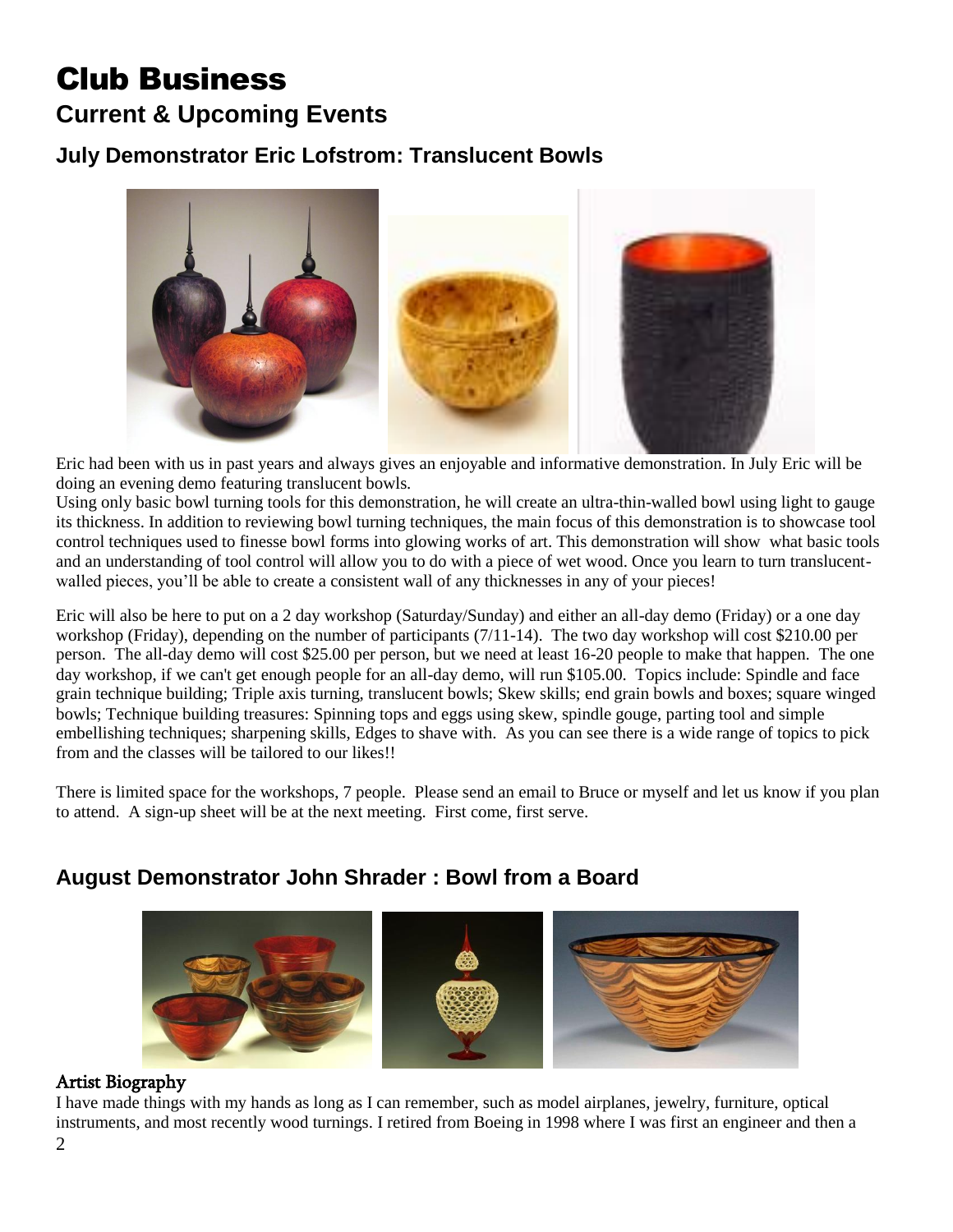manager working with explosives, lasers, electric guns, advanced inspection techniques, etc. While I enjoyed my Boeing career immensely, I missed being "hands on" my last years as a manager. Shortly before I retired I started wood turning. About 6 years ago I ran out of friends and relatives to give my bowls to, so I started selling my work through local galleries. In 2008 my piece "Ocean Home" I won the Northwest Fine Woodworking 29th Annual Box Competition in both the juried and people's choice categories.

## Artist's Statement

I try to convey a feeling of grace and elegance with my work. I love the richness of wood grain and delight in displaying it so others can also appreciate its beauty. While I find perfection admirable, for me it is the siren song leading to being safe, so I strive most of all for excellence. I utilize my background in engineering to facilitate executing difficult projects, but the technology is always subservient to communicating a feeling or an idea. For me, working in my shop a joyful experience. I hope that this joy is communicated to those who acquire my work, and that they share in it.

## **Turning Tip: Benefits Of Using Micro Turning Tools**

Micro tools by their very nature are small in size, with very small bevels and short handles. This allows you to get into some really tight areas with ease and execute certain tasks that would be difficult, if not impossible with other (larger) tools. The micro bevels take a very light cut, allowing you to achieve near glass-smooth surfaces right off the gouge.

## **Freedom Pen Project:**

The Freedom Pens Project is an all-volunteer effort spearheaded by the members of SawMill Creek Woodworkers Forums. It is to provide custom hand crafted pens to American servicemen and women overseas. Everyone is invited to participate in the project; all we need is your time and talent to provide handmade pens for our military stationed in foreign countries that are in harm's way. Every Freedom Pen that is delivered serves as a constant reminder to our troops that they are not alone and has our continued support until each and every one has returned home. The project was started in 2004 and to date wood turners from all over the US have turned more than 145,000 pens.

## **SawDust Session**



Tagua nuts, from the palm tree, were the subject of a last-minute get together at Terry's shop on June 13. The tagua nut grows in Ecuador, Colombia, and Venezuela. It is sometimes called vegetable ivory because it is used in place of ivory accessories. Terry and Bruce invested some money in a few nuts and wanted to share them around with everyone. The session lasted from nine a.m. until about noon. The tagua nuts were glued onto a block of wood which was in turn screwed to a face plate. The nuts were then turned with tiny tools and hollowed out with a special hollowing tool created by Terry. Everyone who showed up went home with a finished project and it didn't take very long. Thanks to Terry for hosting this session.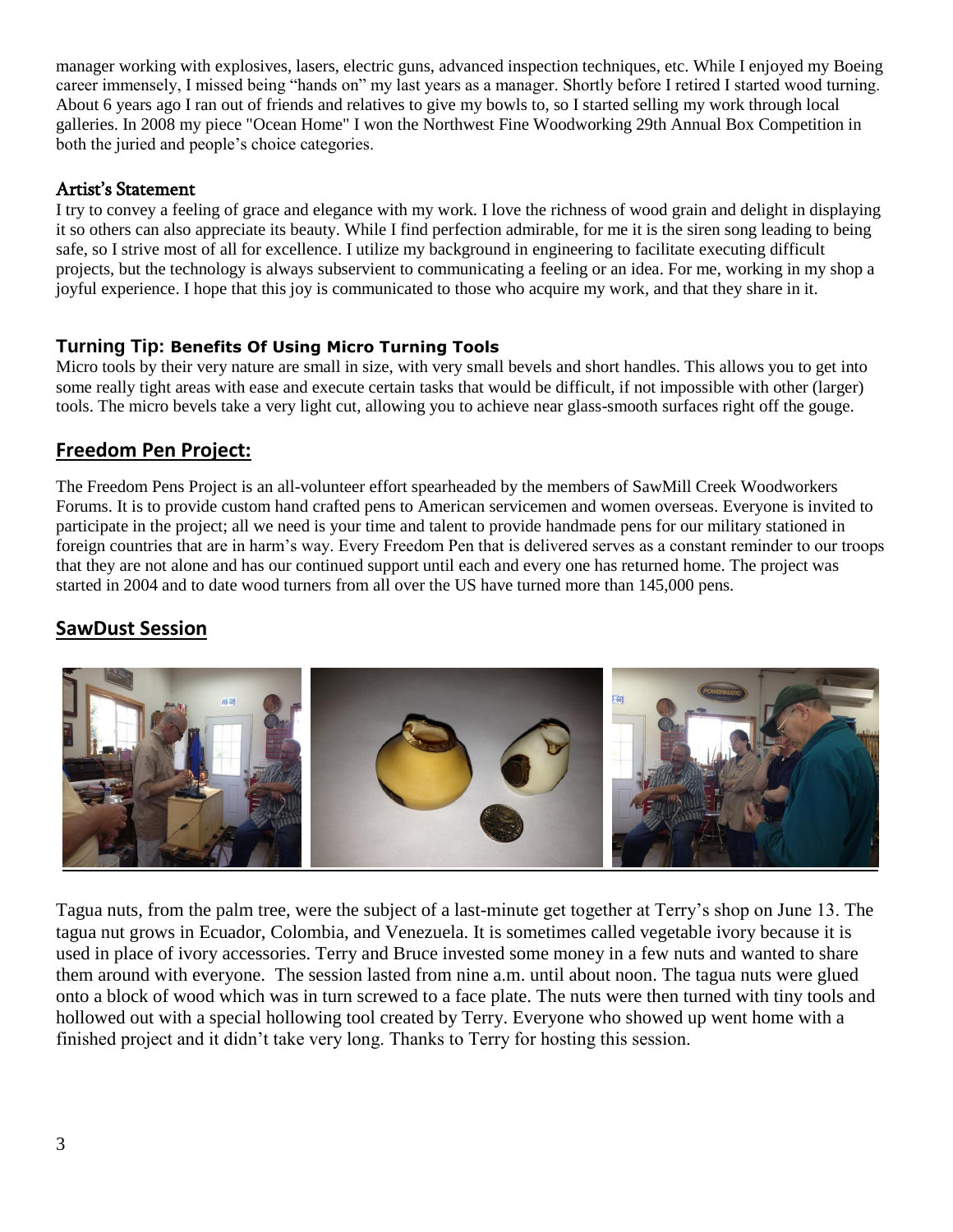# Membership Rewards (sorry, available to club members only)

## *Library*

A friendly reminder to members with books and /or videos checked out from the library. Please return them at this next meeting.

## *Wood Gathering*

Sign-up sheets will be available to indicate your availability to help with wood gathering. Anyone who learns of a tree or log that is available to the club should notify Jerry Lelack (503 510-1577) or Bob Hutchinson (503 508-3279). The intent is to gather wood, process it to usable pieces, store it at the home of Terry Gerros', and then make it available to members. Terry can be reached at 503 580-5013.

-----------------------------------------------------

*From Terry Gerros*:

I am also a distributor for Stick Fast CA glue, Sharpfast Sharpening systems, and the Holdfast vacuum chucking system. If you have an interest in these products, give me a call or send me an email for details.

## *From Don Wadsworth*

I have an almost new Delta Midi lathe with stand for sale. It includes a 4 jaw chuck with extra jaws, two face plates, a live center and a spur center. Asking \$ 350.00 Could you ask the club members to see if anyone is interested? I could deliver.

Don Wadsworth 541-317-8633

## *From Jerry Lelack*

Mitch Patton is selling his pen and misc. inventory. He has about \$2,100 of inventory he will sell for \$1,000 in a buy-all sale to one person or group. Mitch can be reached at 503-409-5091. Terry may have an inventory list and I have a list.

## *Supplies*

The club purchases a few supplies in bulk and sells it to members at club cost. We routinely have superglue (\$5), black or brown superglue (\$10) accelerator (\$6) and Anchor Seal (\$10/gal). Recently the club purchased a small supply of half round protractors (\$6) used to measure the angle ground on a tool, and depth gauge (\$5). Bob Quadros will have the resale items still available at the meeting. Please bring the correct change for the items you want.

#### **Club Member Discounts**

- From Terry Gerros: Club orders will be going out on **July 15th.** If our order equals or exceeds \$1,000, Craft Supply gives us a 13% discount plus free shipping. If you order from the sales items, you will receive the club discount in addition to the sale discount, making many items available at very attractive prices.
- Club members are registered with Klingspor's Woodworking Shop at [www.woodworkingshop.com](http://www.woodworkingshop.com/) or 800-228-0000, they have your name and will give you a 10% discount.
- Hartville Tool will give club members a 20% discount for the next year and a 15% discount after that: [www.hartvilletool.com](http://www.hartvilletool.com/) or 800-345-2396
- If you show your club card at checkout time to the cashier at Woodcraft in Tigard they will give you a 10% discount (may not apply to some machinery).
- Exotic Wood is offering a discount of 15% off any orders placed at: [www.exoticwoodsusa.com](http://www.exoticwoodsusa.com/). (This includes sale items and free shipping on orders over \$300). Use promo code ewusaAAW